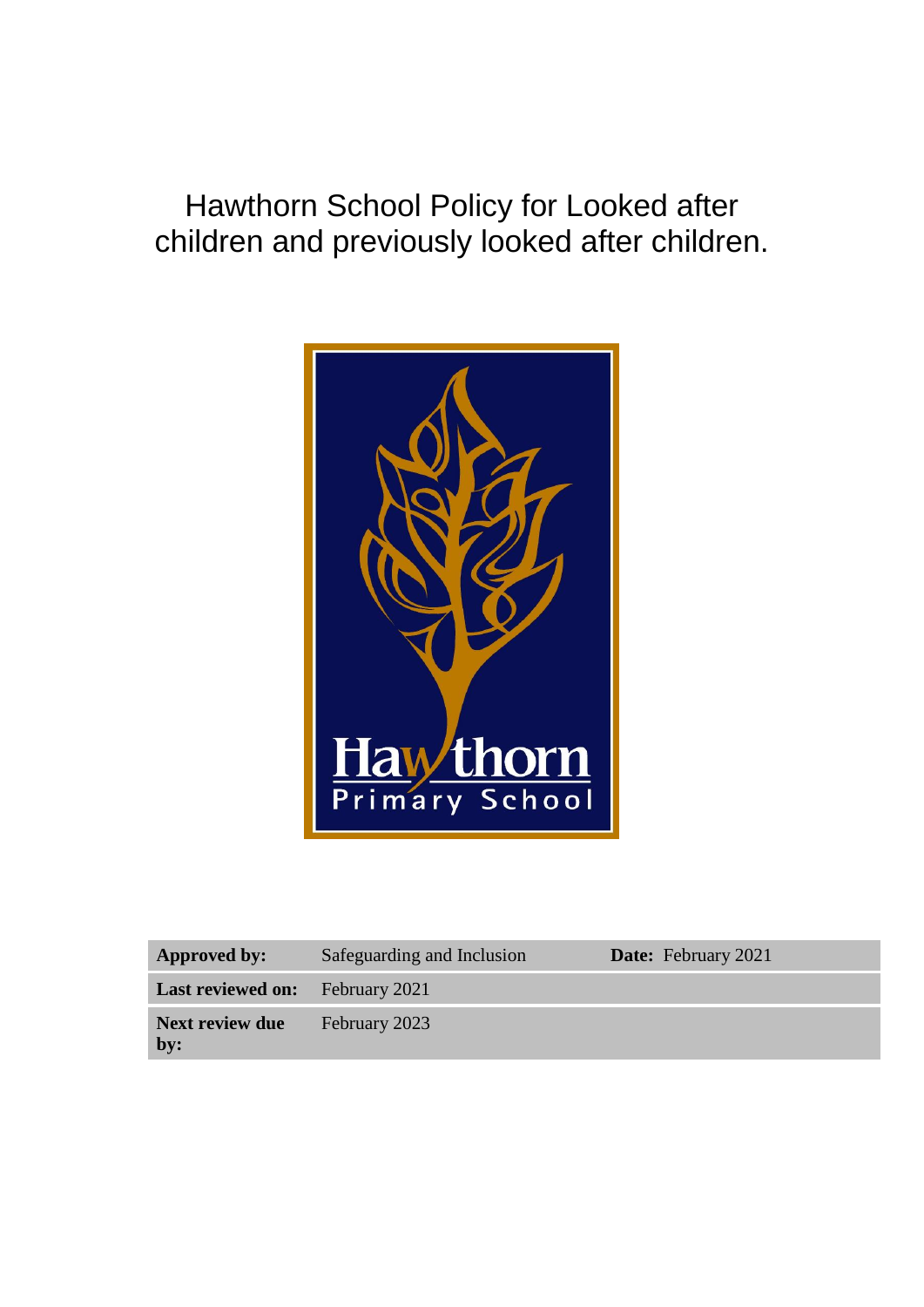### Purpose

To promote the educational attainment, achievement, progression and welfare of Looked After Children in the care of Newcastle City Council whether they attend a Newcastle City Council school or an Out-of-Authority school and for all Looked After Children in the care of other local authorities who attend Newcastle City schools. The local authority has a statutory role to play for all children in its care and acts as a Corporate Parent.

In light of the extension of the role of Designated Teachers and The Virtual School Head this policy will also make reference to previously looked after children who are adopted, have a special guardianship order or a child arrangements order (previously residence order).

### Rationale

Looked after children are one of the most vulnerable groups in society. The majority of looked after children have suffered a disrupted childhood and experienced adverse experiences. It is nationally recognised that there is considerable educational underachievement when compared to their peers. Looked after children often achieve poor exam success rates in comparison to the general population. Fewer looked after children progress to Higher Education or follow progression pathways that will lead to future economic success and well-being. Experimental data from the DfE suggests that previously looked after children are also not achieving in line with their peers.

### Legal Framework

Under the Children Act 1989, a child is looked after by a local authority if he or she is in their care or provided with accommodation for more than 24 hours by the authority. They fall into four main groups:

- Children who are accommodated under a voluntary agreement with their parents (Section 20)
- Children who are the subjects of emergency orders for their protection (Sections 44 and 46)
- Children who are the subjects of a care order (Section 31) or interim care order (Section 38)
- Children who are compulsorily accommodated this includes children remanded to the local authority or subject to a criminal justice supervision order with a residence requirement (Section 21)

Children who are cared for on a voluntary basis are "accommodated" by the local authority under Section 20 of the Children Act – they may live in foster care, in a Children's Home or in a residential school.

The term "in care" refers only to children who are subject to a care order by the courts under Section 31 of the Children Act 1989 – they may live with foster carers, in a Children's Home, in a residential school, with relatives or with parents under supervision.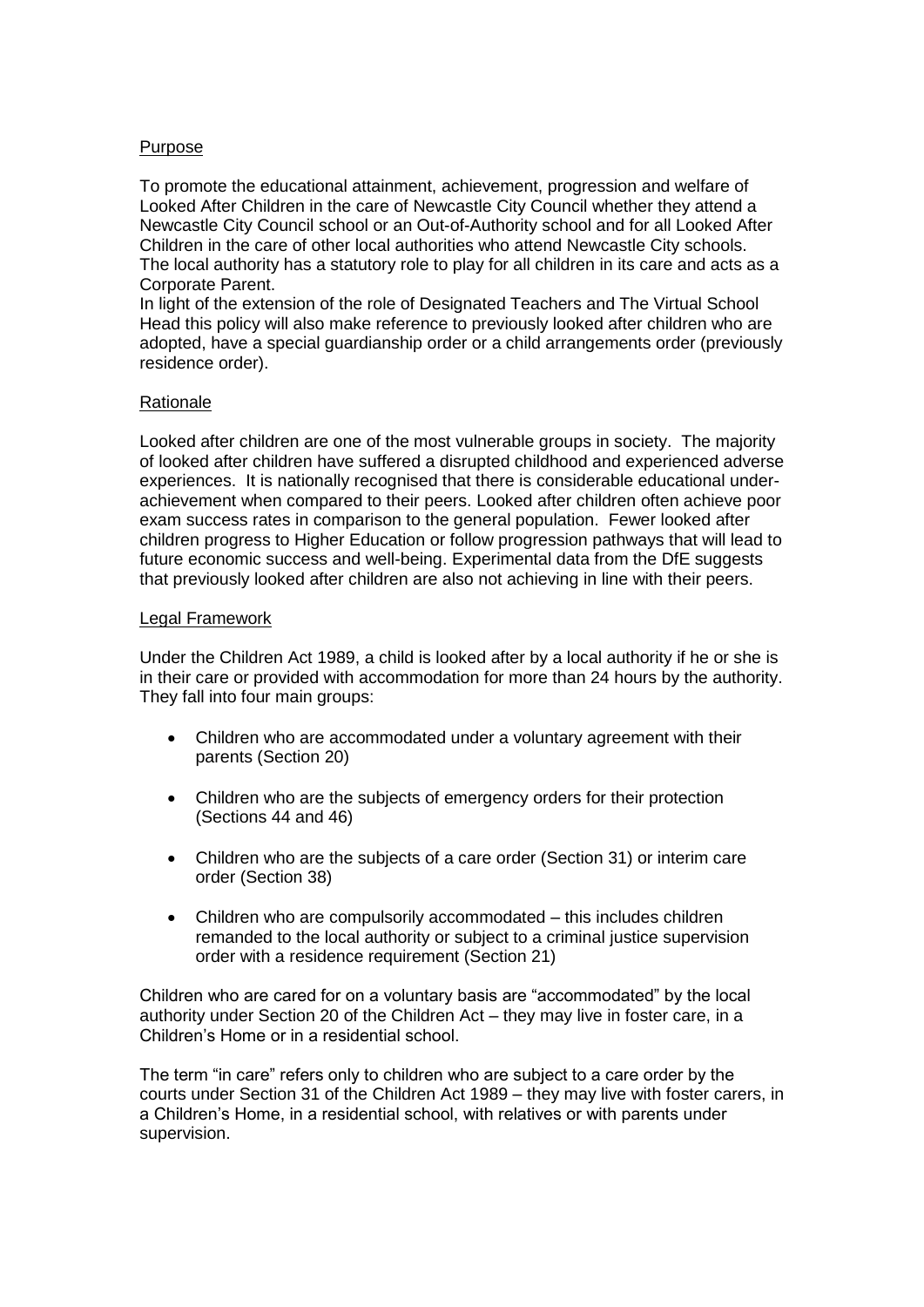For all children who receive more than 75 days of 'short breaks' in every 12 months LAC status applies and an Independent Reviewing Officer is appointed. As the care arranged is not continuous academic attainment does not have to be reported in the same way to the DfE.

All these groups are said to be "Looked After Children" (LAC). They may be looked after by our local authority or may be in the care of another authority but living in ours.

For the purpose of this policy, previously looked after children include those:

- that were adopted from care
- that left care under a Special Guardianship Order
- that left care under a Residential Order on or after 14 October 1991 (under the Children Act 1989);
- that left care through a Child Arrangement Order
- that were adopted from abroad but were in state or church care in their country of origin

## **a) The Name of the Designated Teacher for Looked After and Previously Looked After Children at Hawthorn Primary School is:**

## **Mrs Jane Dube, Head Teacher**

## b) **The Role of the Designated Teacher for Looked After and Previously Looked After Children**

## *Within School*:

- To ensure that all staff, both teaching and non-teaching, have an understanding of the difficulties and educational disadvantage faced by Looked After and Previously Looked After Children and that staff understand the need for positive systems of support to overcome them;
- To inform members of staff of the general educational needs of Looked After and Previously Looked After Children, and to promote the involvement of these children in school homework clubs, extra-curricular activities, home reading schemes, school councils, etc;
- To act as an advocate for Looked After and Previously Looked After Children;
- To develop and monitor systems for liaising with carers, social workers, health professionals and the North Tyneside Virtual School;
- To hold a supervisory brief for all Looked After Children, e.g. to ensure all relevant education and care information is available to school staff and carer(s), and that this information is kept up-to-date. It is important to be aware that some children in care do not want all adults or peers to know about their accommodation or care status;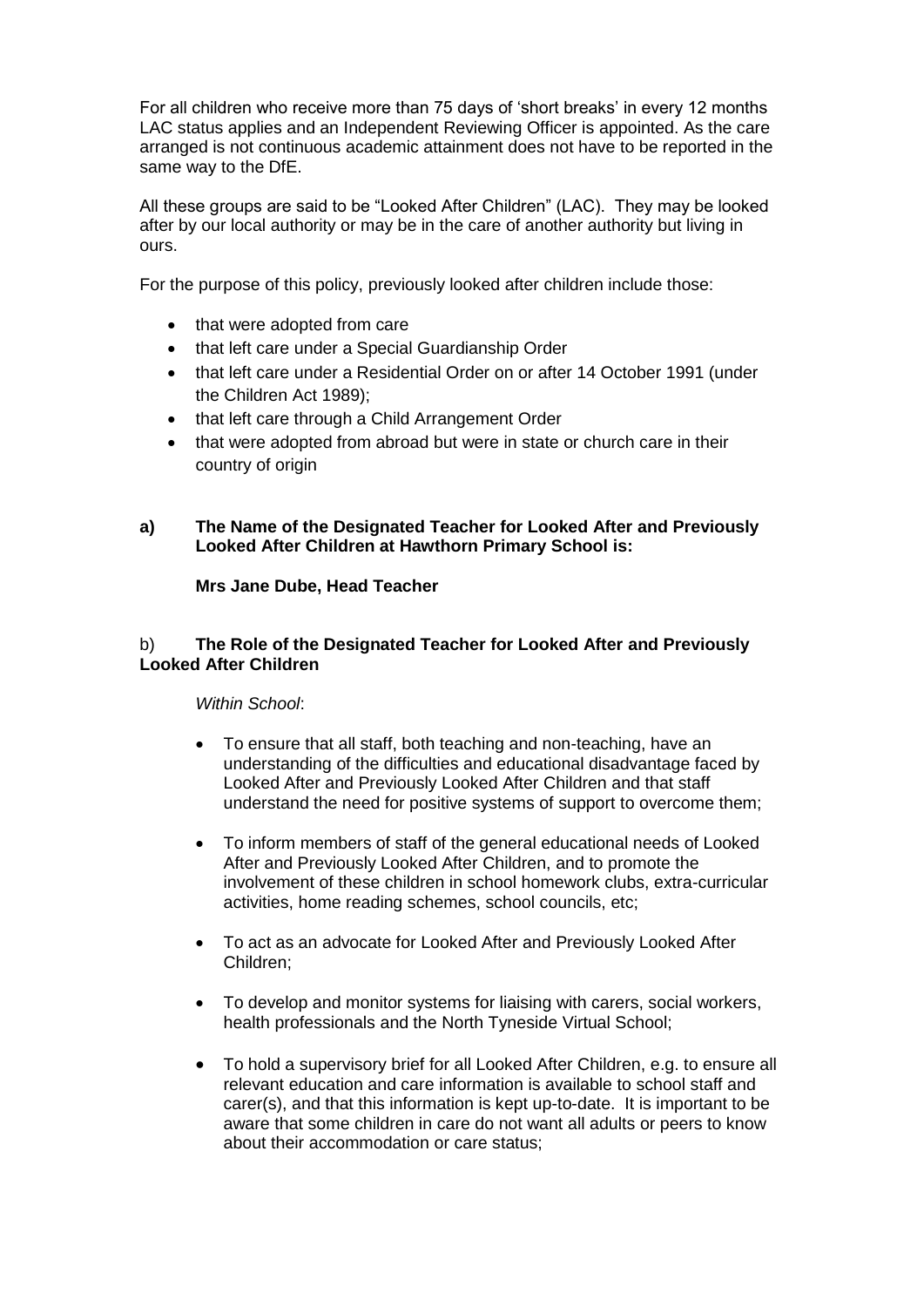- To monitor the educational progress, attainment and attendance of Looked After and Previously Looked After Children.
- To include targets on the performance of looked after children within the School Development Plan.
- To intervene if there is evidence of individual under-achievement, absence from school or internal truancy;
- To celebrate the success of all Looked After Children.

### *Work with Individual Looked After Children*

- To enable the child to make a contribution to the educational aspects of their care plan;
- To help ensure that each pupil has a Personal Education Plan (the PEP should be initiated by the young person's social worker from the Authority responsible for them). The PEP sets out appropriate targets and support available;
- To consult with the child or young person and ensure they have an appropriate adult who will attend school events e.g. parents' evenings; sports; drama events to provide support and encouragement.

#### *Work with Individual Looked After Children and Previously Looked After Children*

• Ensure that the Pupil Premium Plus is targeted at improving attainment and achievements.

#### *Previously Looked After Children and Pupil Premium Plus*

• Ensure that the parents and guardians of previously looked after children are aware of the Pupil Premium Plus and how they can enable the school to apply for it. This means either a letter needs to go out to all parents or information is collected on admissions data collection forms. Parents / guardians will need to provide documentary evidence (such as the legal order) to prove the pupil was previously in care. The pupil is then recorded on the January Census each year.

#### *Liaison with other Partners*

- To liaise with the member of staff responsible for monitoring children on the Child Protection Plan, ensuring all looked after and previously looked after children in school are safeguarded;
- To help an Independent Reviewing Officer (IRO) co-ordinate education and Looked After Children review meetings, so that the Personal Education Plan can inform the child's Care Plan;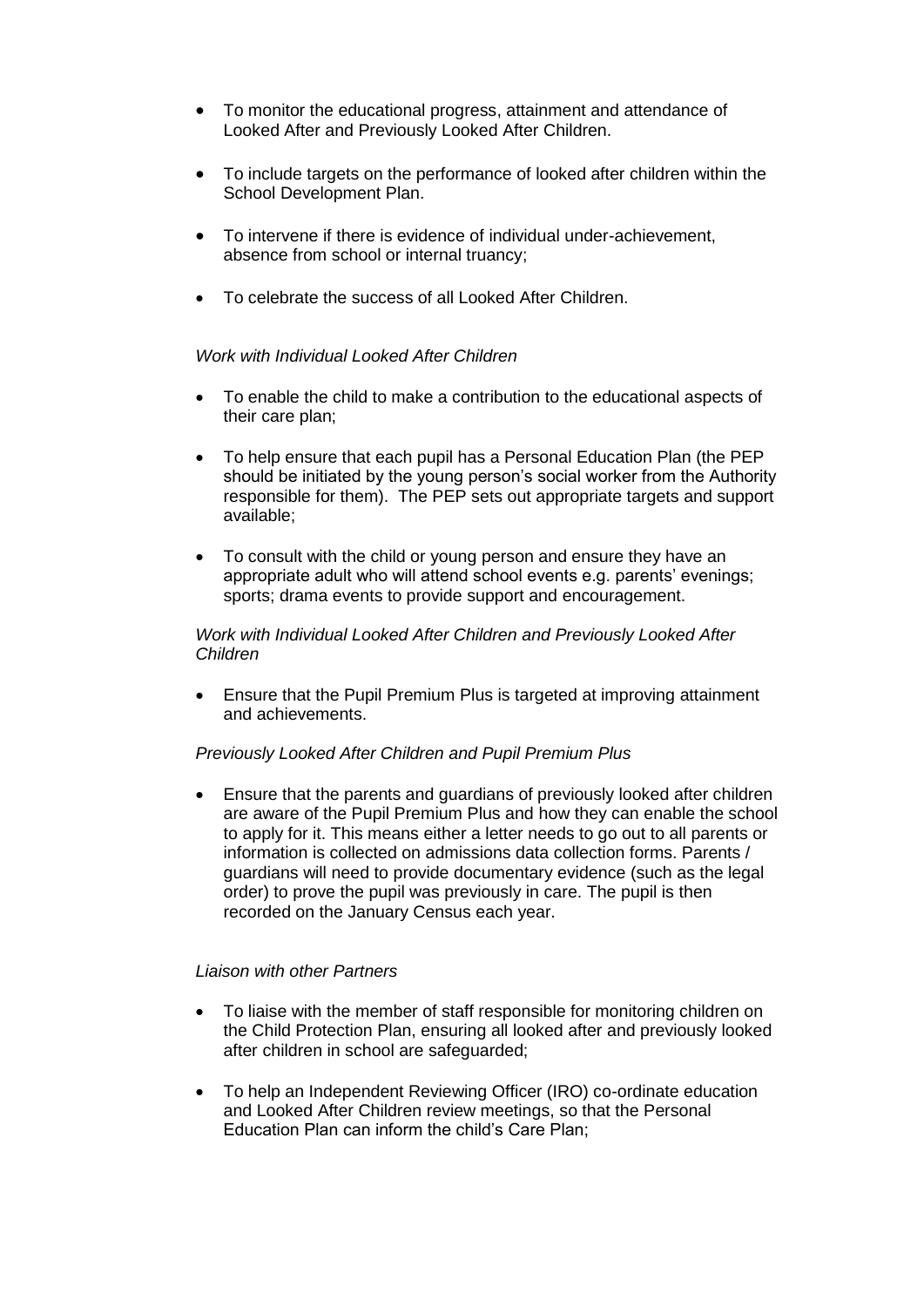- To attend, arrange for someone else to attend, or to contribute in other ways to Looked After Children at care planning meetings and PEP meetings;
- To be the named contact for colleagues in the North Tyneside Virtual School / HIVE Team and other local authorities as appropriate;
- To ensure the speedy transfer of information and school records between agencies and other schools;
- To ensure the school admits Looked After and Previously Looked After Children in line with the Admissions Code of Practice; schools should admit all looked after children separate to 'In Year Fair Access Protocols'.
- To ensure that the Head Teacher considers a range of strategies before exclusion for a looked after child, which should be a last resort. This includes contacting the Head of The Virtual School and accessing First Day Response provision.

### *Training*

- To develop a knowledge of Vulnerable Children / Education Inclusion procedures by attending training events organised by the Local Authority and other providers;
- To attend training for Designated Teachers as appropriate;
- To cascade training to school staff as appropriate.

### c) **The name of a Governor with special responsibility for Looked After and Previously Looked After Children**:

Jeff Lough, Safeguarding Link Governor.

#### d) **The role of that Governor:**

- The named governor will report to the Governing Body on an annual basis (unless it will be easy to identify individual children whereby work on behalf of all vulnerable groups may be more appropriate):
	- Areas that may be reported;
	- A comparison of test scores for looked after children as a discrete group, compared with the attainment and progress of other pupils;
	- The attendance of pupils as a discrete group, compared with other pupils;
	- The level of fixed term/permanent exclusions; and
	- Pupil destinations.
- The named governor should be satisfied that the school's policies and procedure ensure that looked-after and previously looked after pupils have equal access to:
	- The national curriculum (if appropriate);
	- Public examinations (if appropriate);
	- Careers guidance;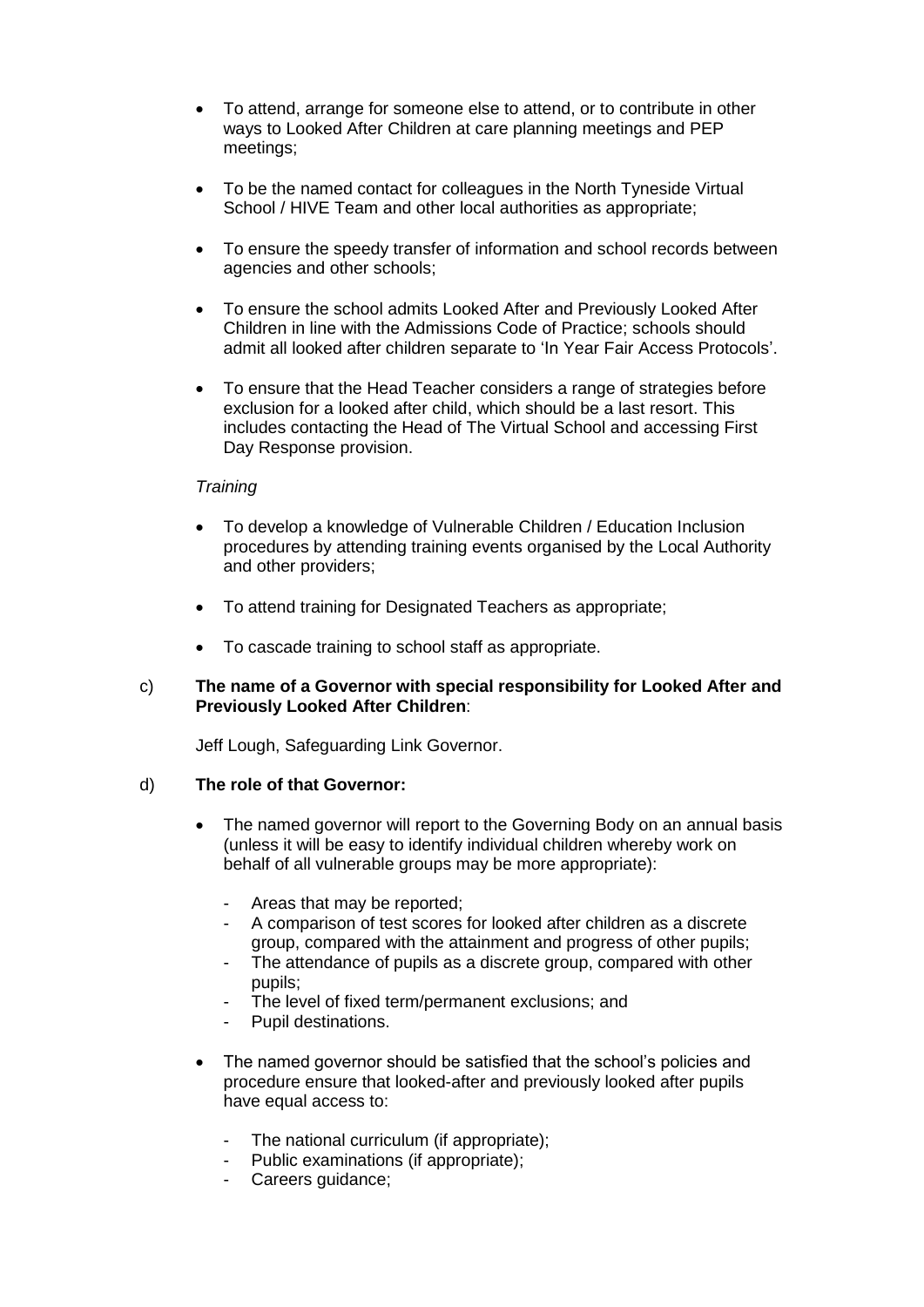- Additional educational support;
- Extra-curricular activities;
- Work experience

## e) **Responsibility for Looked After Children in School**

It is important that all teaching staff who are in contact with the child or young person are aware that he/she is being looked after by the Local Authority. The responsibility for the transfer of this information should be that of the Head Teacher and/or the Designated Teacher for Looked After Children.

It is appropriate for Learning Support Assistants to have knowledge that the young person is being looked-after only when they are directly involved in the teaching of the young person or the direct supervision of them during breaks and lunch times.

In the absence of the usual class teacher, some information regarding the child's circumstances should be shared with the teacher covering the class. The extent of this sharing should be determined by the Head Teacher or the Designated Teacher for Looked After Children.

## f) **Admission Arrangements for Looked After Children**

On admission, records (including the PEP) will be requested from the pupil's previous school and a meeting will be held with carer/parent/social worker. A date will be agreed for a new Personal Education Plan within 20 school days of a new looked after children being admitted. An appropriate school admissions meeting will take place. In some cases it may be helpful to provide a mentor from within or external to the school community to support transition.

## g) **Involving the Young Person**

It is important that a young person is aware that information is being recorded regarding their personal circumstances. How this is shared with them clearly depends on their age and understanding. It is good practice to consult and share with a young person appropriate records that are held by school and the local authority. The explanation should emphasise that the school, the social worker, and their carer(s) are working together to help them achieve in school.

## h) **Communication with Other Agencies (Looked After)**

Schools should ensure that a copy of all reports (eg end of year reports) should be forwarded to the young person's Social Worker in addition to the Foster Carer or Residential Social Worker. It should be agreed at the PEP meeting what information parents will receive, this needs to be in line with the legal framework. A Social Worker will be able to advise on correspondence with parents and approaches to normalise consent for routine school activities.

### i) **Assessment, Monitoring and Review Procedures for Looked After Pupils**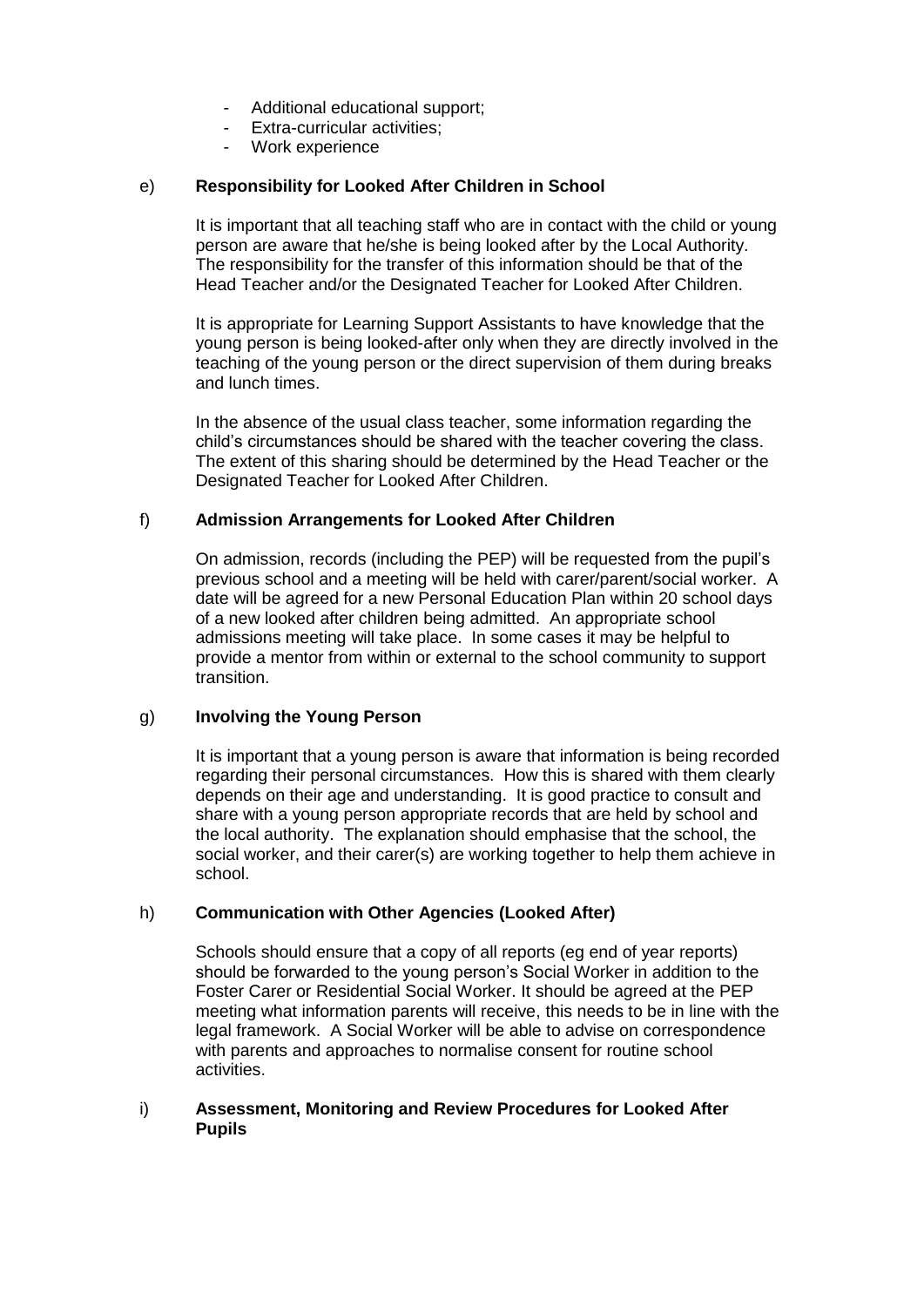Each looked-after pupil will have a Care Plan that will include a Personal Education Plan (PEP) that the Social Worker takes a lead in developing. This will identify, success, specific areas of concern and include achievable targets. The PEP developed by Newcastle City Council is age group specific. Areas for consideration will include:

- Attendance:
- Achievement Record (academic or otherwise);
- Behaviour:
- Homework;
- Involvement in Extra Curricular Activities;
- Special needs (if any);
- Support being provided
- Use of Pupil Premium Plus
- Development needs (short and long-term development of skills, knowledge or subject areas and experiences); and
- Long-term plans and aspirations (targets including progress, career plans and aspirations).

The PEP will be updated at least every six months, as part of the Statutory Reviewing process carried out by Children's Social Care. The PEP will be stored on the local authority CCM case management system and circulated to all key parties who attended the PEP meeting.

## **Newcastle City Council will:**

- Provide a Virtual Head Teacher who has responsibility for championing the education of Looked After and Previously Looked After Children
- Lead the drive to improve educational and social care standards for Looked After Children
- Ensure that the education for this group of pupils is as good as that provided for every other pupil
- Ensure that Looked After Children receive a full-time education in a mainstream setting wherever possible
- Ensure that every Looked After Child has a school to go to within 20 school days of coming into care or of coming to Newcastle from another authority
- Make sure that each Looked After Child has a PEP according to national guidance
- Ensure that every school has a Designated Teacher for Looked After and Previously Looked After Children and that these teachers receive appropriate information, support and training
- Ensure that appropriate support is provided whenever possible for Looked After Children
- Be available to provide advice and information for schools and parents / guardians for Previously Looked After Children
- Provide advice and guidance for those looked after children and Care Leavers in Further and Higher Education
- Be vigilant and proactive in identifying additional needs and the special education needs of Looked After Children and work collaboratively with schools, other services and agencies to meet those needs
- Hold events that celebrate the achievement of looked after children